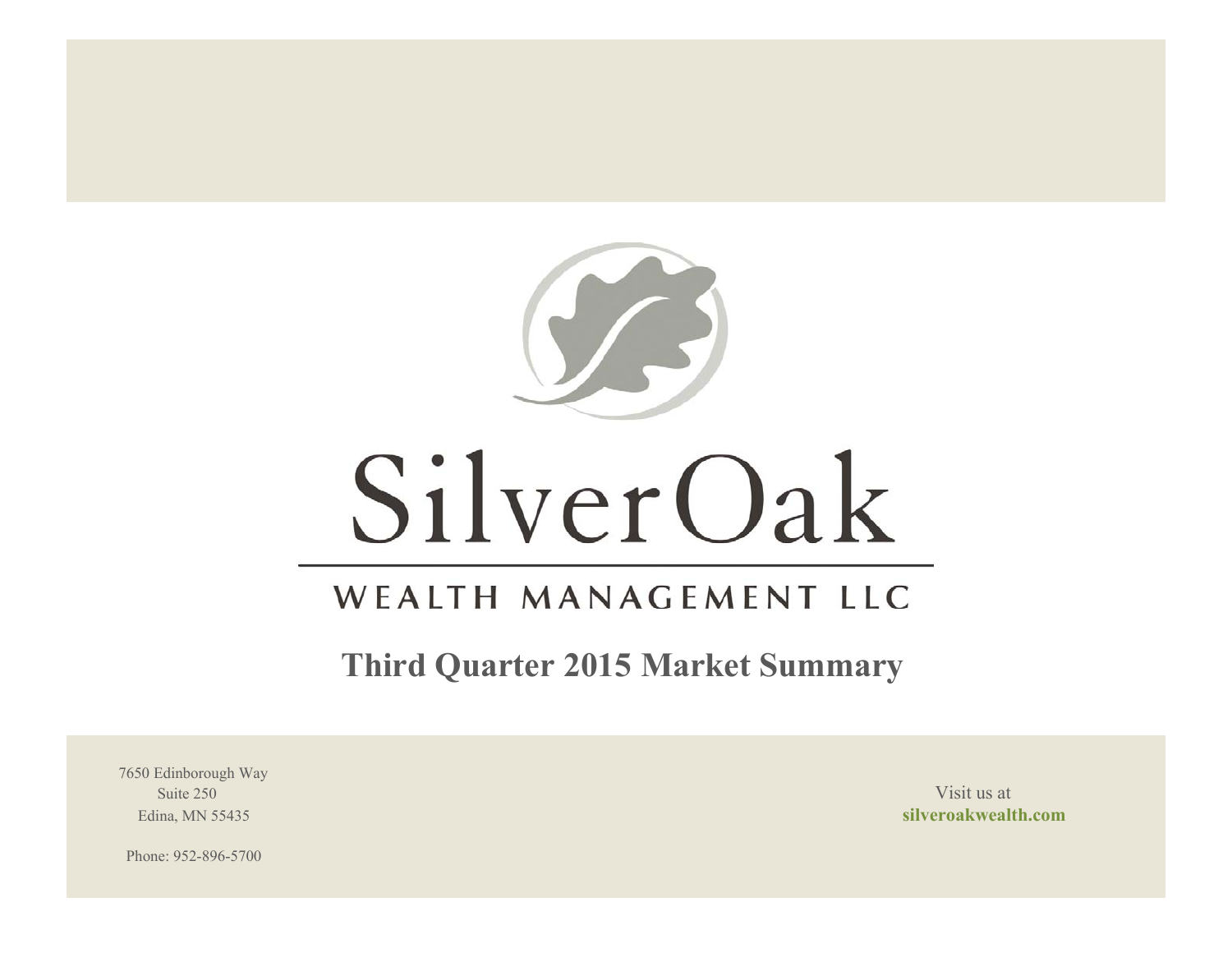# **Third Quarter 2015 Market Summary**

The third quarter was one of the most difficult periods for world stock markets since 2011. Most asset classes declined during the third quarter as volatility increased because of uncertainty related to the timing of the first Fed interest rate hike and worry that weakness in China could cause global growth to fall and further impact the earnings of global multinational companies. As a result, the S&P 500 was down 6.4% during the quarter and fell as much as 12% in mid-August from its recent all-time high in May before partially recovering during September.

Despite its weakness, the S&P 500 held up relatively well compared to other assets as most were down more during the quarter. Small cap U.S. stocks fell almost 12%, while mid cap U.S. stocks declined 8%. International equity markets were hit harder than U.S. equity markets and the MSCI All Country World Index  $X - U.S.,$  which represents broad-based International equity markets, was down a little more than 12%. Commodities faced more downward pressure and fell 14% during the quarter due to continued weakness in China.

Fixed income and yield-oriented assets achieved positive returns during the quarter as investors fled to lower risk assets. The ten-year U.S. Treasury bond was up 2.9% during the third quarter and U.S. Treasury bonds were up across the board as investors valued their safety. The Barclays Aggregate Bond index, which is comprised of a broader group of bonds, was up 1.2% during the quarter. Municipal bonds also did well as the Barclays Municipal 5-Year index was up 1.2% during the quarter and is now up 1.8% for the year. Investors also flocked to higher yielding equity categories as Utilities were up almost 5.5% and REITS were up almost 3%.

In the third quarter, bonds added value to diversified portfolios by muting the downside from the equity portion of the allocation. When interest rates eventually increase, it is likely that that it could put short-term pressure on bond prices, since bond prices move inversely to interest rates. We believe that the price pressure would be relatively minor and very short-term in nature and that the "cost" would be worth it because of the protection that bonds provide during periods of equity market volatility.

Investor concern is currently focused on China and the potential effect its economic slowdown could have on the U.S. and Europe. Manufacturing activity in the U.S. and Europe has clearly slowed during the past year and commodity prices have continued to weaken. The real concern is that Chinese economic growth will decline further and drag the world economy into recession. We believe that is not likely to happen as China continues to have a variety of fiscal and monetary policy options that could

"engineer" a "soft" landing for their economy. Concern could dissipate as investors receive confirmation that conditions in China are not getting worse and that economic conditions in the U.S. and Europe remain stable. The much more significant consumer portion of the U.S. economy, which comprises 70% of GDP, continues to remain stable as auto sales and home sales have remained strong. Although the most recent jobs report was not as strong as expected, unemployment is on a downward trajectory and job growth continues at a similar pace as seen during the past five years.

While the relatively sudden drop in equity markets in August has been unsettling, we believe that we are only experiencing a "pullback" that is actually relatively common during bull markets. In fact, a 10% pullback in the S&P historically has occurred roughly every year. In fact, since 1980, the average intra-year decline has been 14.2% and yet annual returns have been positive in 27 of 35 years. Investors have not experienced this type of decline since 2011 when the S&P 500 plunged 19% before recovering during the fourth quarter to end the year relatively flat. Like then, it is entirely possible that the markets could recover by year-end as fear subsides and investors look ahead to likely stronger global economic growth in 2016.





# THIRD QUARTER 2015 MARKET SUMMARY SILVERO SILVERO SILVERO SILVERO SILVERO SILVERO SILVERO SILVERO SILVERO SILVERO SILVERO SILVERO SILVERO SILVERO SILVERO SILVERO SILVERO SILVERO SILVERO SILVERO SILVERO SILVERO SILVERO SILV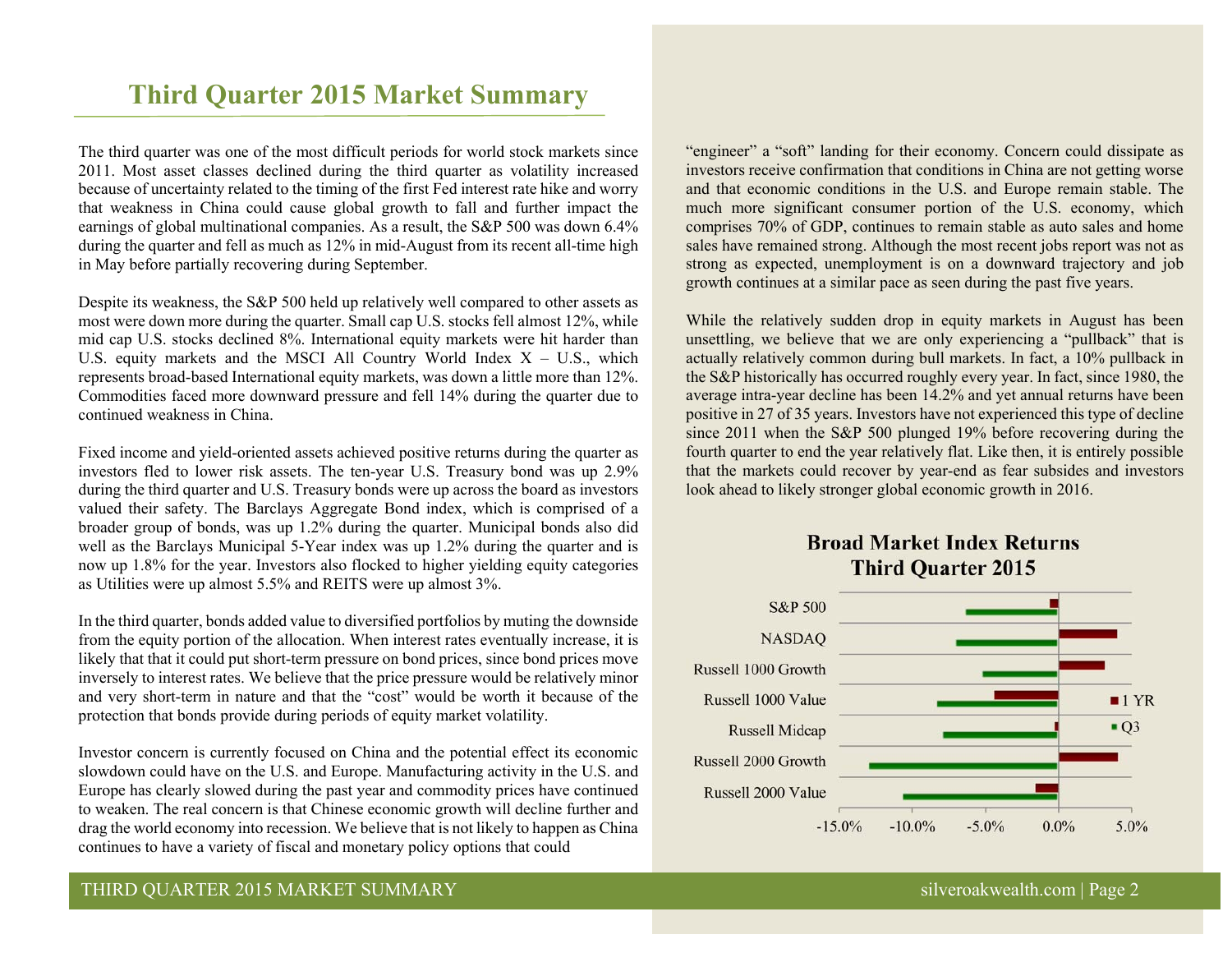# **HIGHLIGHTS**

#### **GDP**

- The Bureau of Economic Analysis released the third estimate of second quarter 2015 real GDP, an annual rate increase of 3.9% from the preceding quarter. This is the second year in a row in which GDP rebounded after a slow start to the year.
- The University of Michigan Consumer Sentiment Index final reading for September was 87.2, which was a decrease from August and the previous quarter. Consumer sentiment remains high despite coming down the past few months.
- The ISM Manufacturing Index decreased during the quarter from 53.5 in June to 50.2 in September. The ISM Index has trended down since the end of 2014. Typically, when the ISM Index is above 55 it is bullish and when it is below 45 it is bearish.
- In September, the Conference Board Leading Economic Index decreased 0.2% month-over-month to 123.3. The Index has been increasing gradually over the past year showing steady slow growth in the economy.
- The price of WTI Crude Oil was \$45.06 at the end of September, which is 24.2% lower than \$59.48 at the end of June. The price of Brent Crude Oil decreased 21.6% in the quarter to \$47.29. The price of oil has been volatile as the supply and demand dynamics are being affected by a weaker than expected global economy and the curtailment of U.S. shale production.
- In September, headline CPI increased 0.2% year-over-year, up from an increase of 0.1% in June. Core CPI, which does not include food and energy, had a 1.9% increase. Inflation levels have remained low over the past year and have been less than historical averages and the Fed's 2% inflation target.

#### **HOUSING**

- Preliminary existing home sales increased in September with an annualized rate of 5.55 million units from 5.48 million units in June. The September annualized rate is 8.8% above the 5.10 million units in September 2014. Home sales have picked up over the past few months after stalling in 2014.
- Median existing home sale prices increased during the quarter. The preliminary prices for September were 6.1% higher than the levels of one year ago and have been trending up since the beginning of 2012.
- New home sales increased during the quarter with a seasonally adjusted annual rate of 552k homes sold in August versus 513k in May. Home sales have rebounded from the lows of May 2010, when 280k new homes were sold. The past few months' new home sales growth have accelerated on a year-over-year basis.
- S&P Case-Shiller 20-City Home Price Index (seasonally adjusted) showed home prices rose 5.0% year-over-year in July.

## **EMPLOYMENT**

- The labor market slowed during September as nonfarm payrolls added 142,000 jobs in the month which was lower than expectations. In the third quarter, nonfarm payrolls averaged 167,000 jobs added per month which was less than second quarter's average of 231,000 jobs per month and the lowest amount of quarterly jobs added in several years.
- The unemployment rate fell to 5.1% from 5.3% during the quarter.
- Initial Jobless Claims have been decreasing since 2009 and dipped to lows last seen in 1999.

#### **DOMESTIC CORPORATIONS**

- Corporate operating earnings are expected to rebound in the second half of the year after a weak first half. Lower oil prices and weaker foreign currencies will continue to affect earnings over the next few quarters. Operating margins remain near all-time highs.
- With the third quarter pull back of the stock market, forward and trailing P/E multiples have dipped below historical averages.
- The U.S. dollar was relative flat versus the euro and yen in the quarter after appreciating considerably during the previous year. If the dollar remains strong, multinationals could see their earnings pressured due to their international exposures.
- The price of oil has declined by fifty percent over the past year. This has significantly hurt energy companies but lower prices should help other sectors that use oil as an input such as industrials, materials and consumer industries.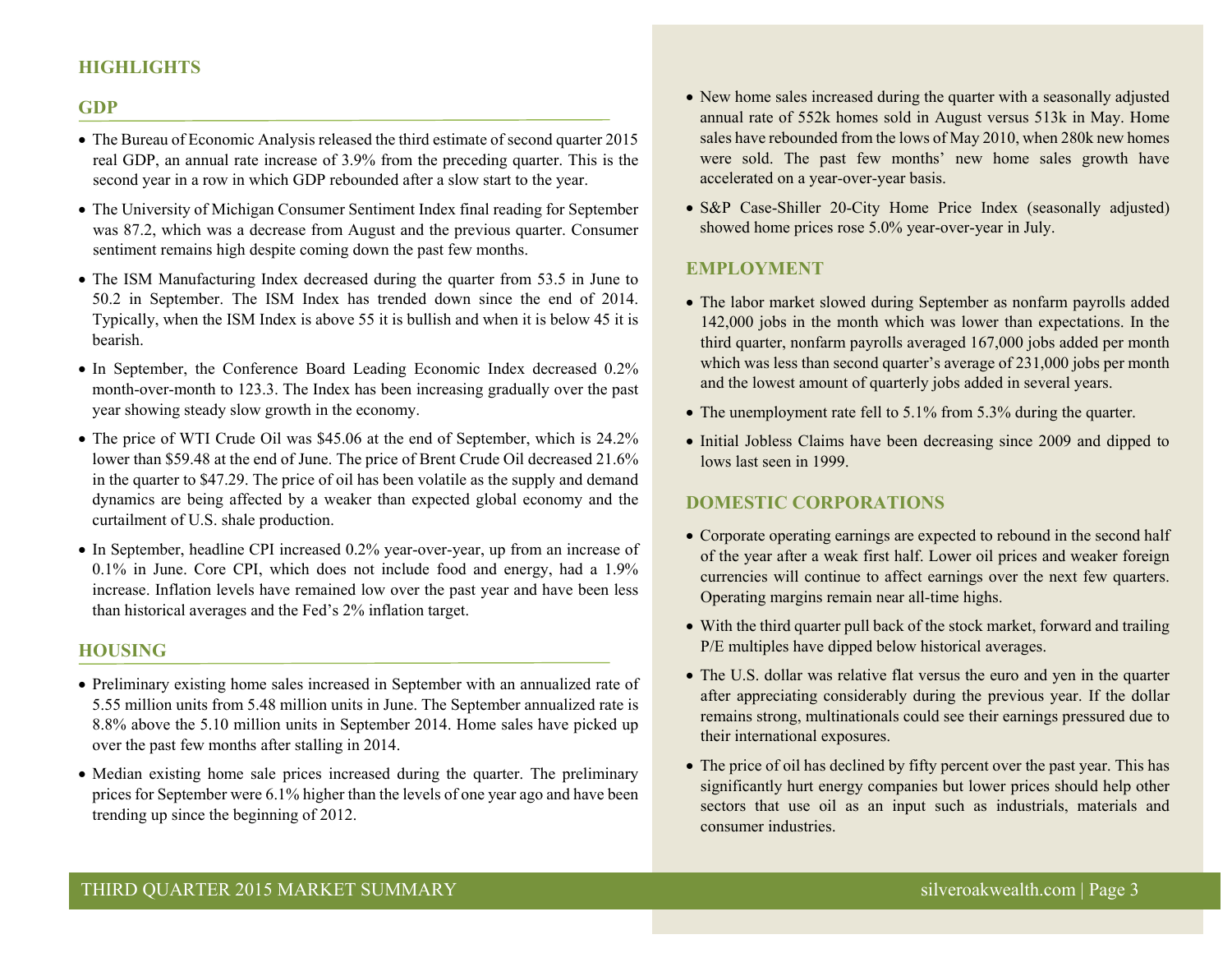#### **FED POLICY**

- In September, the Federal Open Market Committee (FOMC) announced they would leave the federal funds rate at 0.0% to 0.25% percent. In their statement, the Fed noted the economy is expanding moderately and expressed that they have seen progress towards their goals of maximum employment and price stability.
- The consensus view was the Fed would raise rates slightly before year end as economic data points towards a relatively stable and growing economy. However, with lack of growth in Europe and China, in addition to softer than expected economic data in the U.S., many investors believe the rate hike may not occur until 2016.

#### **FIXED INCOME**

- The yields on longer-term Treasury securities decreased quarter-over-quarter, while yields on very shorter-term Treasury securities were about flat causing the yield curve to flatten.
- On a historical basis, the yield curve is relatively steep due to the Fed holding down short term rates. A steep curve indicates market participants are not concerned about a recession over the next year. Although the 30-year Treasury yield has decreased over the past year indicating lower economic growth expectations.

# **Treasury Yields & Returns Third Quarter 2015**



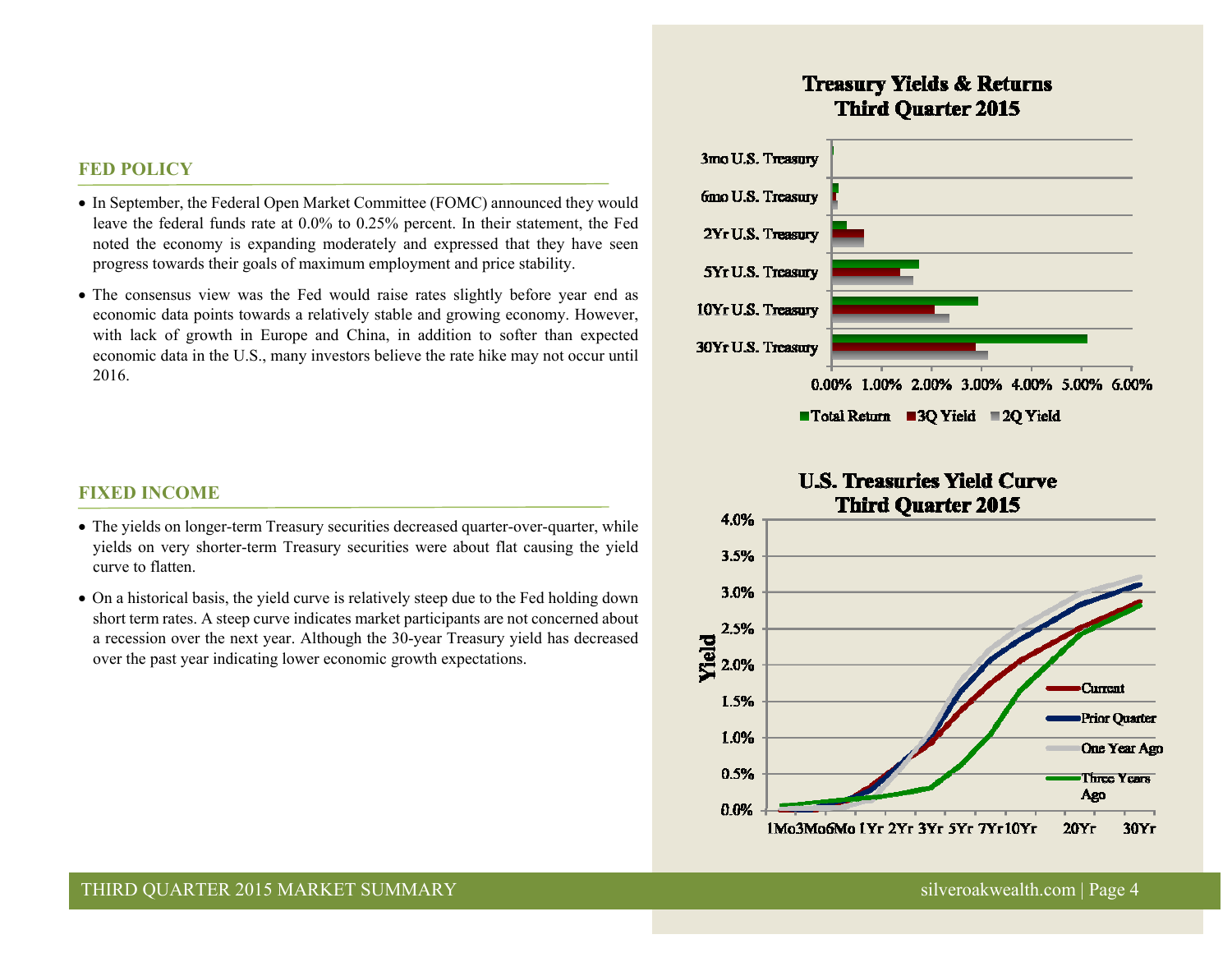# **FIXED INCOME (continued)**

- Yields in more credit sensitive fixed income sectors increased during the quarter as spreads widened. Returns were mixed across sectors with the Barclays U.S. Aggregate up almost one percent. High yield was the worst performing sector while municipals was the best performing sector. The high yield index was brought down by the energy and materials sectors, which have struggled.
- Fixed income returns, going forward, are expected to be lower than historical averages as interest rates are starting at a very low level. Historically, future ten year fixed income annualized returns have been about equal to the 10 year Treasury yield at the start of the period.

# **EQUITIES**

- International and emerging market equities started the year strong but third quarter was a different story as China and Europe are seeing lower growth than expected. The "risk-off" environment lead to better relative returns for U.S. large capitalization stocks than U.S. small capitalization stocks. Growth continued to strongly outperform value stocks across most market capitalizations during the quarter.
- After multiple very strong years for the equity markets, returns are expected to be lower as earnings growth remains sluggish and valuations are slightly higher than average. Third quarter was the first quarter since 2011 where we have seen a significant drawdown.

# **Fixed Income Yields & Returns Third Quarter 2015**



# **Equity & Fixed Income Market Annual Returns**



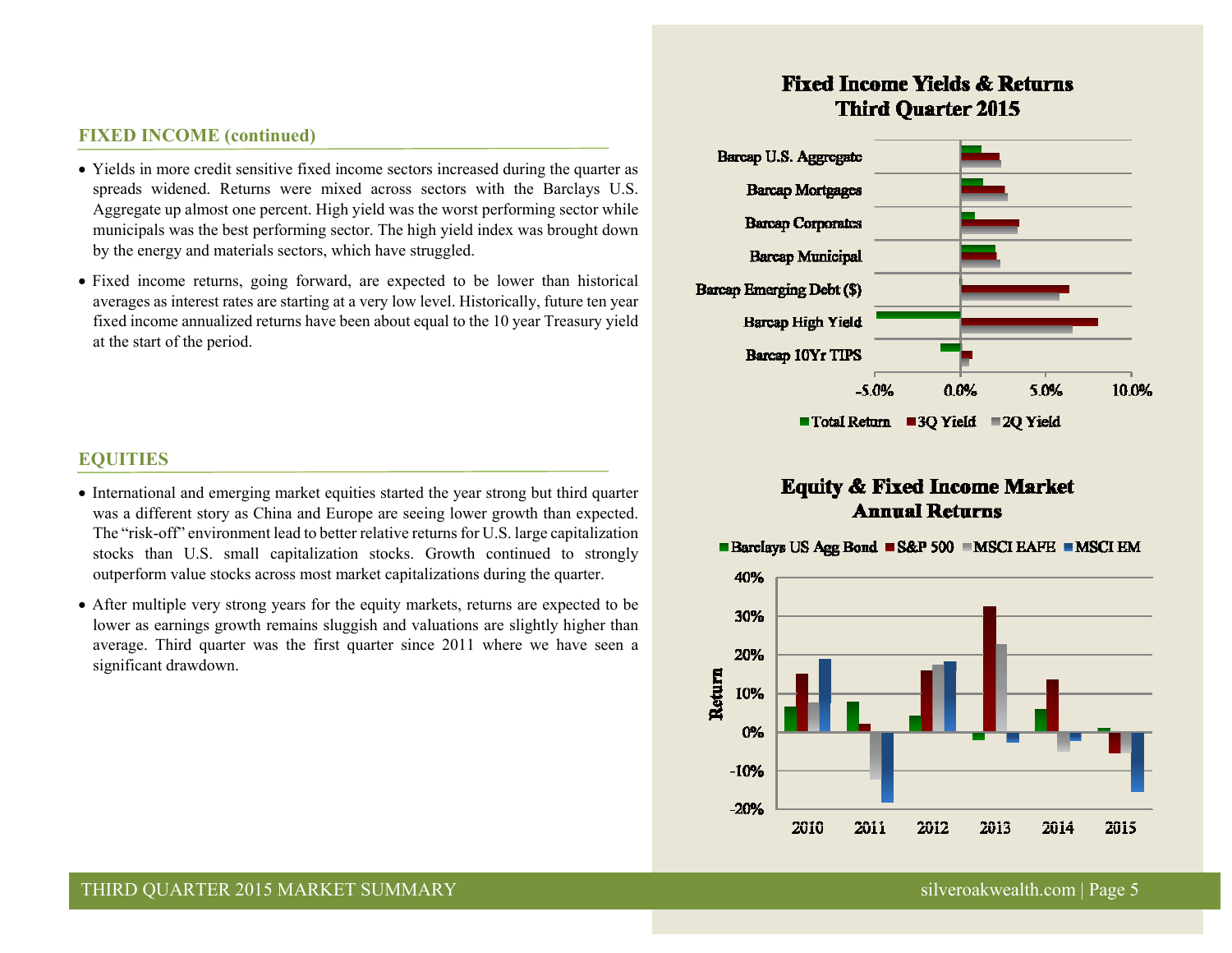# **INTERNATIONAL EQUITIES (continued)**

- Developed international stocks performed worse than U.S. domestic equities. The MSCI EAFE index of international markets stocks decreased 10.2% during the quarter. On a year-over-year basis, the EAFE is down 5.3%. Countries where their economies are more tied to commodities performed the worst during the quarter, such as Norway, Australia and Canada. Switzerland, France, and Italy were some of the better performing countries; however, they still had negative returns.
- During the quarter, emerging market stocks performed much worse than developed markets and are down significantly on a one year basis. The MSCI Emerging Markets Index decreased 17.9% in the quarter and has a negative 15.5% return over the past year. Returns were stronger in Eastern Europe than Latin America and Asia where currency devaluations have impacted returns.
- Valuations are lower in developed international and emerging market equities; however, many regions are trying to recover from economic slowdowns or are going through structural changes.

# **DOMESTIC EQUITIES (continued)**

- Domestic equities had a volatile negative quarter which dragged down the major indices to negative returns on the year.
- The Russell 1000 Index of large capitalization stocks posted a total return of -6.8% during the quarter. On a year-over-year basis, the Russell 1000 Index has declined  $0.6\%$ .
- Small capitalization stocks, as represented by the Russell 2000 Index, posted a total return of -11.9% during the quarter. On a year-over-year basis, the index has declined 7.7%.
- Utilities was the only sector with positive returns in the quarter while energy and materials continued their negative slide. Health care which has been the best performing sector the past three years came under pressure during the quarter. The struggling global economy has caused increased volatility in the domestic equity markets and with that the first pullback since 2011.

# **Non-U.S. Equity Market Returns Third Ouarter 2015**



# **U.S. Equity Market Returns by Major Sector** (Securities in S&P 500, Third Quarter 2015)